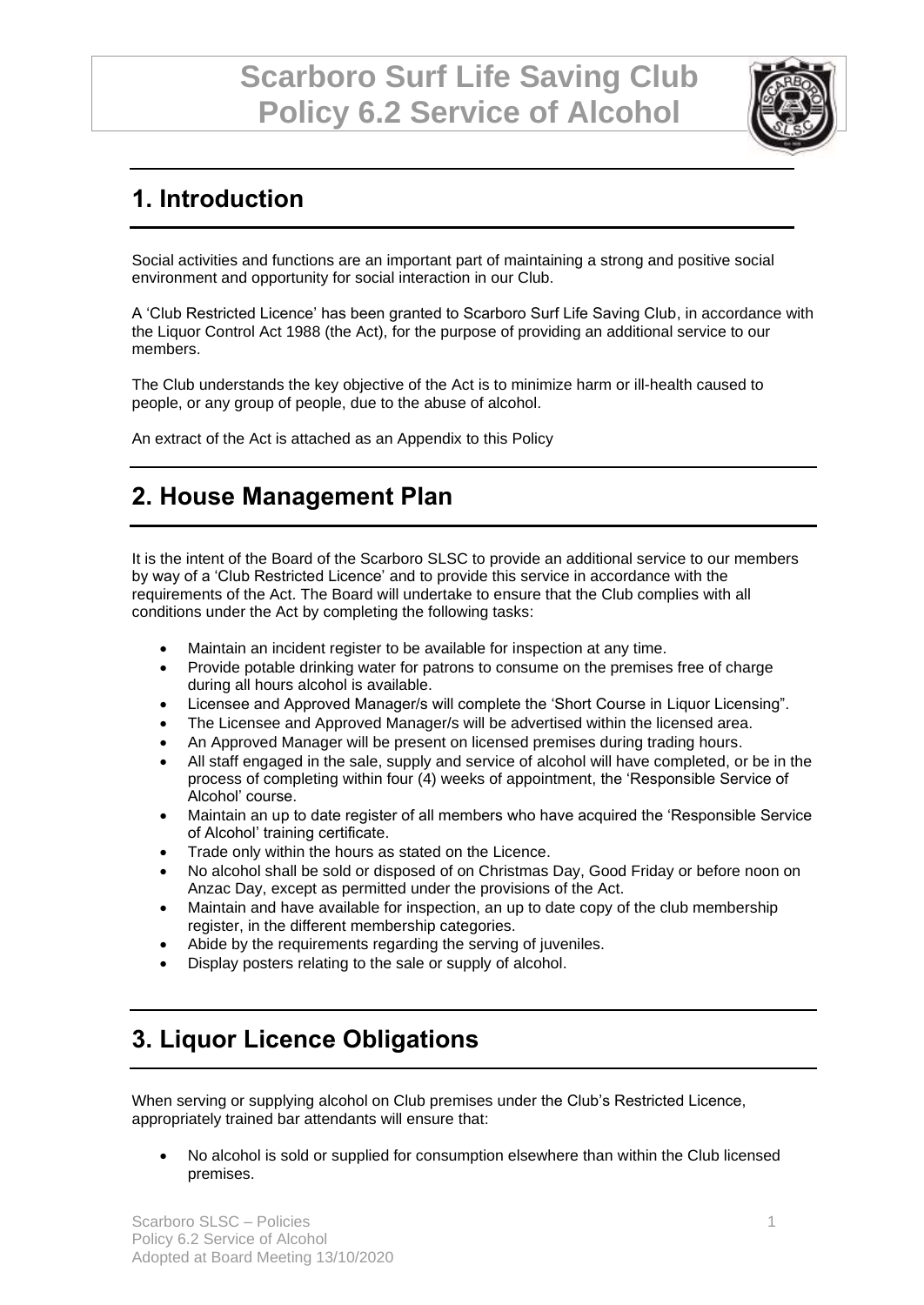# **Scarboro Surf Life Saving Club Policy 6.2 Service of Alcohol**



- Only alcohol purchased from the Club is to be consumed within the Club licensed premises.
- No packaged alcohol is sold.
- Service is refused to a person who is exhibiting signs of being drunk and/or acting in a loud and disorderly manner.
- No alcohol is sold or supplied to any juvenile (i.e any person under the age of 18).
- No stranger (a non-member who is not a quest of a member) is permitted to enter the Club licensed premises and no member or other person admits any stranger to enter the Club licensed premises.
- The Club licensed premises is only open for the sale of alcohol during such hours (within the hours permitted under the Act) as the Board from time to time determines.

### **4. Guests**

Members may introduce guests to the Club licensed premises at any time, provided that;

- The maximum number of guests per member, per day for the purposes of section 48(4) of the Act is five (5).
- A guest shall not be supplied with alcohol while on the Club licensed premises, except on invitation and in the company of that member.
- The member introducing the guest shall be responsible for the proper conduct of that guest while on the Club licensed premises.
- Any person who has been refused membership of the Club or who is under suspension or expulsion from the Club, shall not be admitted as a guest of any member of the Club.
- The guest/s must sign in the Club's visitors' book, prior to entering the licensed area.
- A person who is on any day visiting the Club as a member or official of another Club;
	- $\circ$  That is to engage in a pre-arranged event with the host Club, conducted for the purposes of one of the host Club's principle objects; or
	- o That is to hold a pre-arranged function at the host Club involving the use of the host Club's sporting facilities;

may be taken to be a person who is accorded temporary membership on that day in accordance with section 48 (5) of the Act

### **5. Juveniles**

#### **Juveniles Permitted on Licensed Premises**

Juveniles (persons under the age of 18 years) are permitted to be on the Club's licensed premises only when accompanied by, and under the supervision of a responsible adult. For the purposes of the Act:

- A person is considered to be a 'responsible adult' if that person is in 'loco parentis' (meaning in place of parent) of the juvenile.
- A legal guardian, parent, step-parent or any other person who has control of and responsibility for a juvenile could be considered a responsible adult (although the decision to allow entry is entirely at the discretion of the licensee).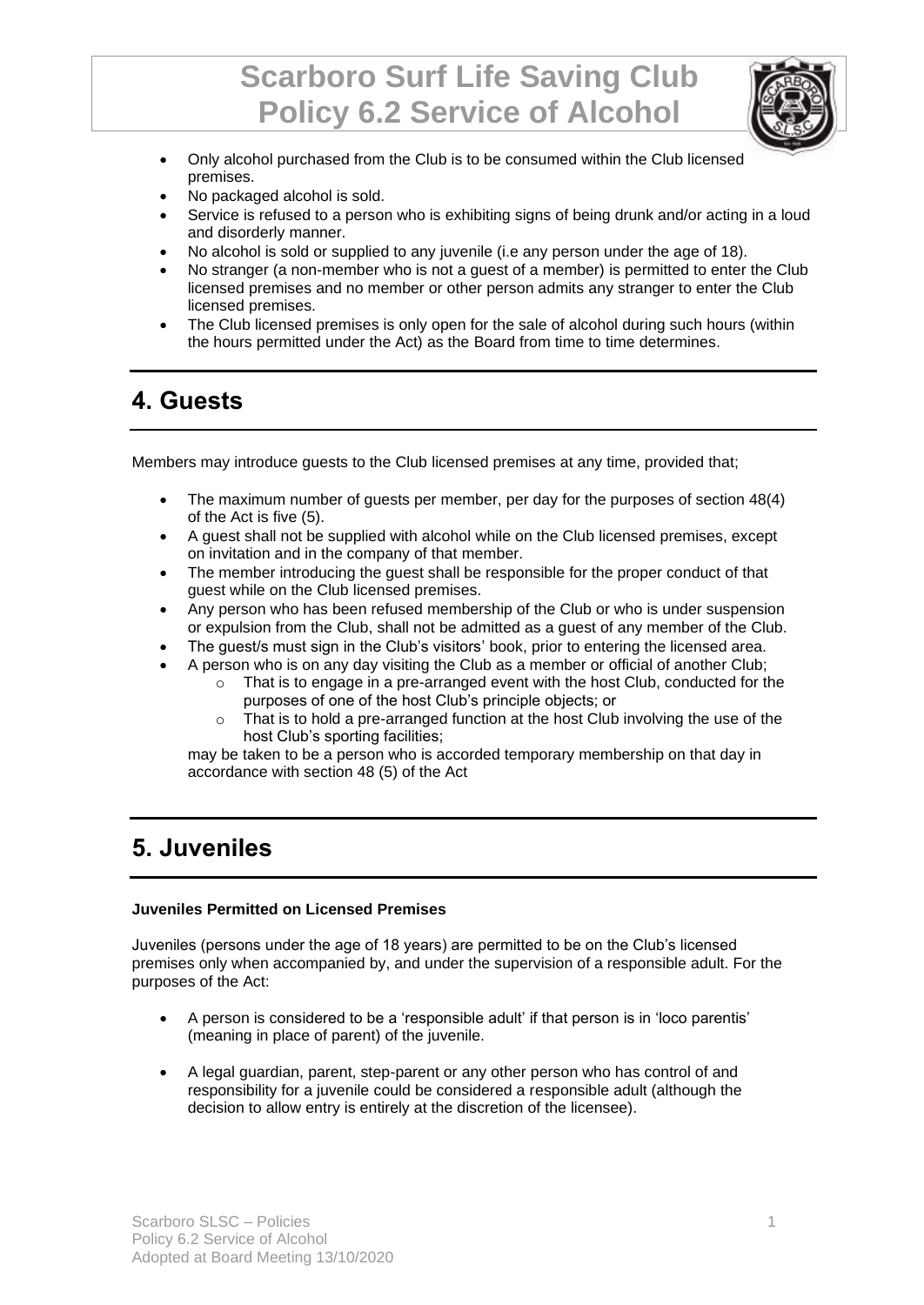

#### **Permitted Without Supervision**

Sections 120 and 121(5) of the Act prescribe situations where juveniles may be permitted on licensed premises without supervision.

- On a club licensed premises, provided that it:
	- o Does not contravene the constitution or rules of the club;
	- o Is permitted, expressly or by implication, by the committee of the club; and
	- o Does not contravene a condition of the club's license.

In the case of the Scarboro SLSC licensed premises, juveniles are not excluded under the constitution or rules and therefore are permitted to be on the club licensed premises without supervision.

In such cases there is no rule excluding juveniles from purchasing soft drinks from the bar.

### **6. Constitution and Rule Changes**

Within one (1) month after the making of any amendments to the Constitution of the Club, the Director Administration (or their delegate) shall provide the Director of Liquor Licencing, certified particulars of the amendments made. No such amendments made will take effect until approved by the Director.

As soon as is practicable after the making of any proposal for a change in the appointment of a person as Trustee to hold the licence for the Club, certified particulars of the change shall be provided to the Director Liquor Licencing and the change is not effected without the prior approval of the Director.

## **7. Extract from Liquor Control Act 1988 amended**

Refer to Appendix I for a copy of section 48, reference Club Licence, as an addendum to this Policy

Ends.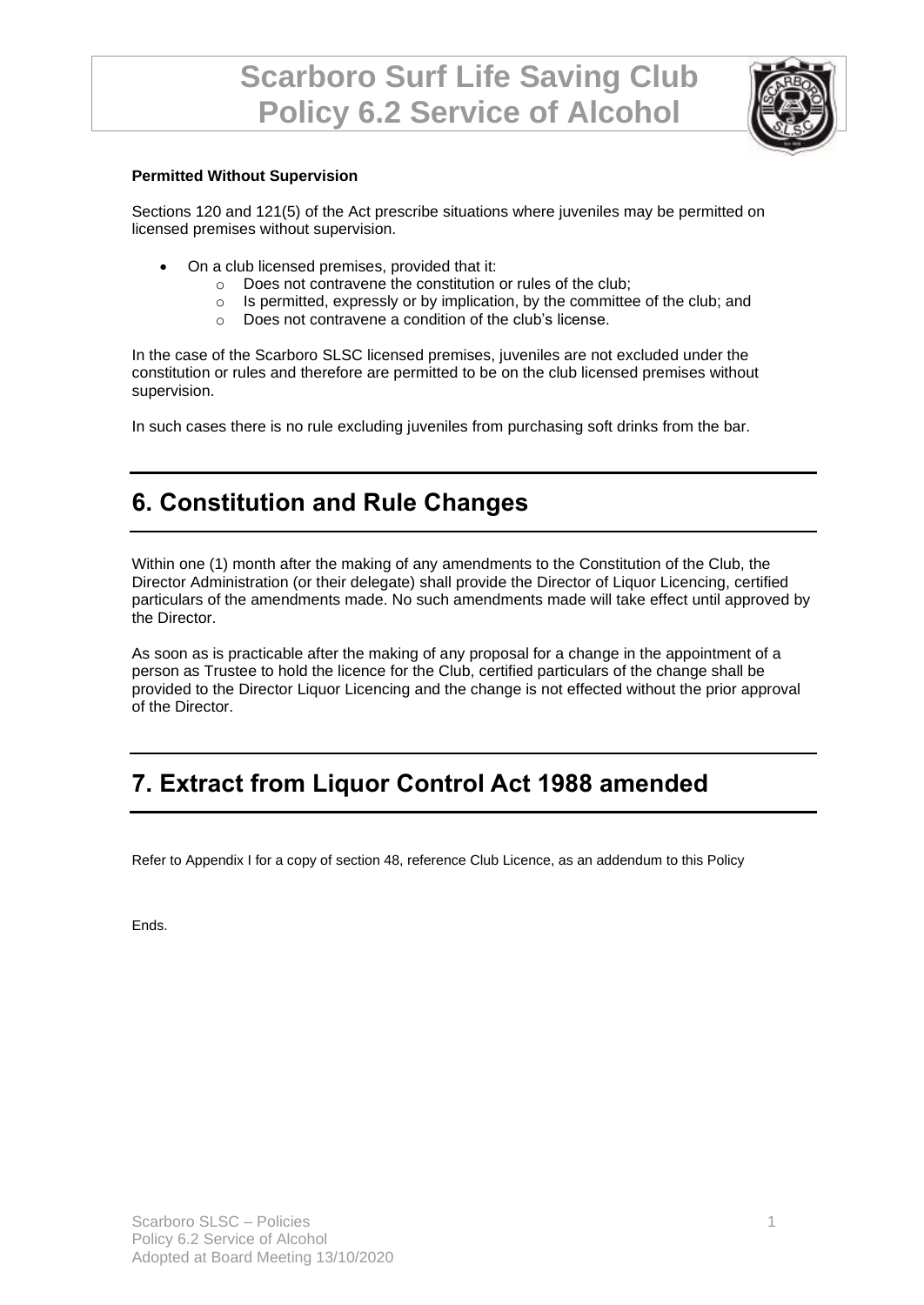

## **Appendix I.**

## **Extract from Liquor Control Act 1988, amended**

#### **Section 48: Club Licence, Kinds, Conditions and effect of**

(1)For the purposes of this Act a club licence —

- (a) which is expressed to be granted as a club restricted licence; or
- (b) which is subject to conditions prohibiting the sale of alcohol for consumption off the premises, or the removal of alcohol from the premises, unless subsection (9) applies,

shall be referred to as a club restricted licence.

- (2) Subject to this Act a club licence authorises the sale, during permitted hours, of alcohol —
	- (a) to a member and to the guests of that member in the company of that member —
		- (i) for consumption on the licensed premises, subject to subsection  $(4)(b)$ ; or
		- (ii) ancillary to a meal supplied at the club by or on behalf of the club to a member and to each of the guests of that member (without limitation as to number), being guests of whose attendance prior notice was given to the club in accordance with the rules of the club;
		- or
	- (b) to a member, for consumption by the guests of that member (without limitation as to number) at a function held by or on behalf of that member at the club if in accordance with the rules of the club; or
	- (c) to a member, if  $-$ 
		- (i) the licence is not a club restricted licence; or
		- (ii) subsection (9) applies,

and the alcohol is packaged alcohol, subject to subsections (3) and  $(4)(c)$ ,

if the rules of the club are not thereby contravened.

(2A) Subject to this Act, a club licence authorises the sale, during permitted hours, of alcohol to a visitor for consumption on the licensed premises if the sale does not contravene the rules of the club.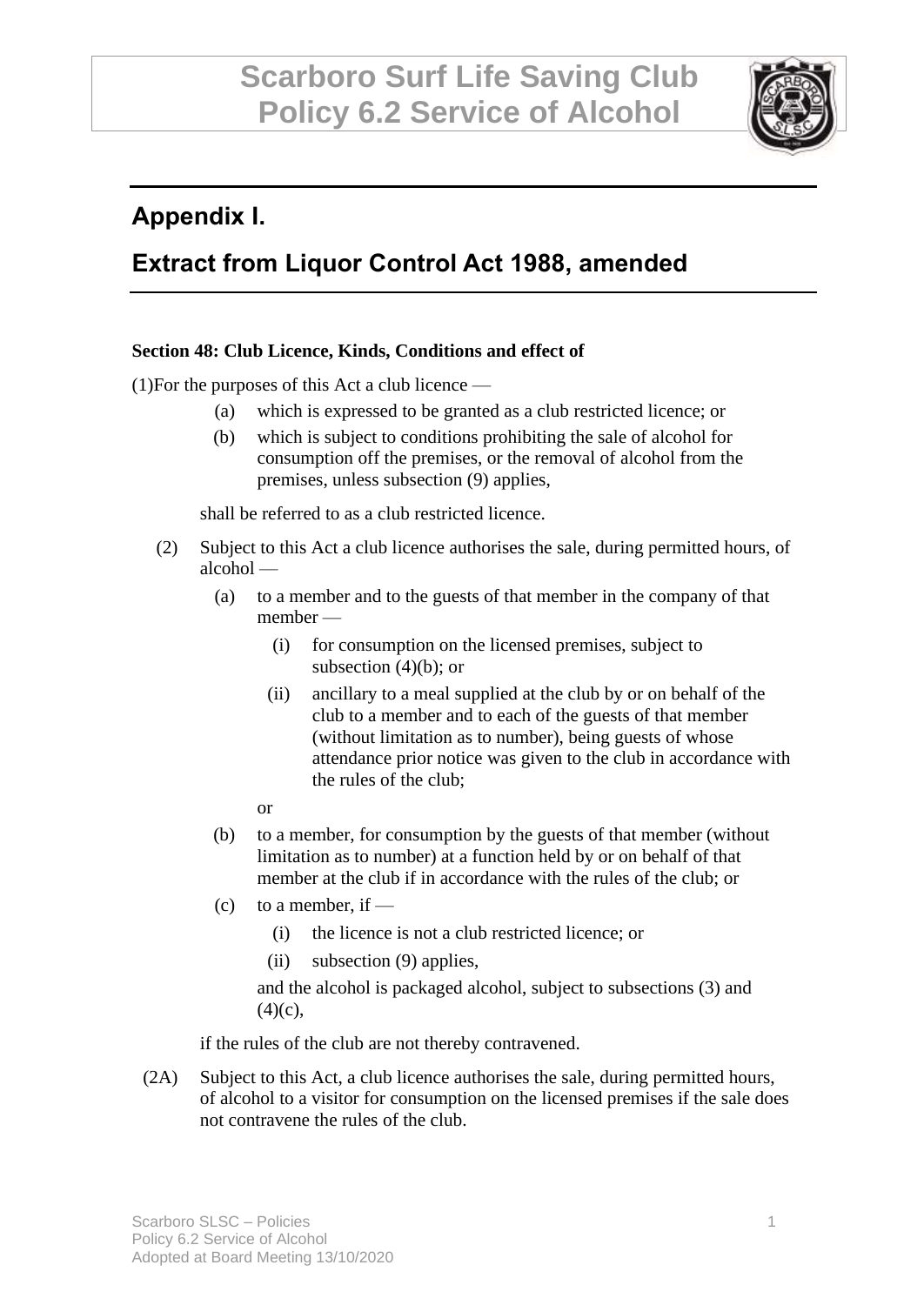

(2B) In subsection  $(2A)$  —

*visitor* means a person, other than a member, a guest of a member or a person referred to in subsection (5), who —

- (a) is at least 40 km or, if a greater distance is prescribed for the purposes of this paragraph, at least that distance from their usual place of residence; and
- (b) is visiting the club while travelling in the course of a holiday or travelling for leisure or business; and
- (c) is required, at the time of their visit, to pay a fee to the club for the use of its facilities.
- (3) At a time when a sale of packaged alcohol to a member who was not a lodger would not be within permitted hours or at a time authorised by the licence, any authority conferred by a club licence to sell packaged alcohol to a member who is a lodger extends only to such quantities as might reasonably be consumed by the lodger on that day.
- (4) Every club licence is subject to the conditions that
	- (a) unless an extended trading permit otherwise authorises, the club  $has$  —
		- (i) where a club restricted licence applies a right to occupy the licensed premises to the exclusion of others during the times when the sale of alcohol is authorised by the licence; and
		- (ii) in any other case exclusive right to occupy the licensed premises;

and

- (b) the authority to sell alcohol for consumption by the guests of a member, otherwise than ancillary to a meal or at a function under subsection (2)(b), extends only to such persons, not exceeding 5 or such lesser number as may be permitted by the rules of the club, as are introduced as the guests of that member on that day; and
- (c) packaged alcohol be not removed
	- (i) from premises to which a club restricted licence applies, unless subsection (9) applies; or
	- (ii) in any other case, from the premises except by or on the instructions of the member to whom it was sold;

and

- (d) as soon as is practicable after the making of any proposal for a change in the appointment of a person as trustee to hold the licence for the club, the Secretary of the club shall provide to the Director certified particulars of the change proposed, and that effect is not given to the change without the prior approval of the Director; and
- (e) an up to date register of members, in respect of each class of membership, be continually available for inspection at the club premises; and